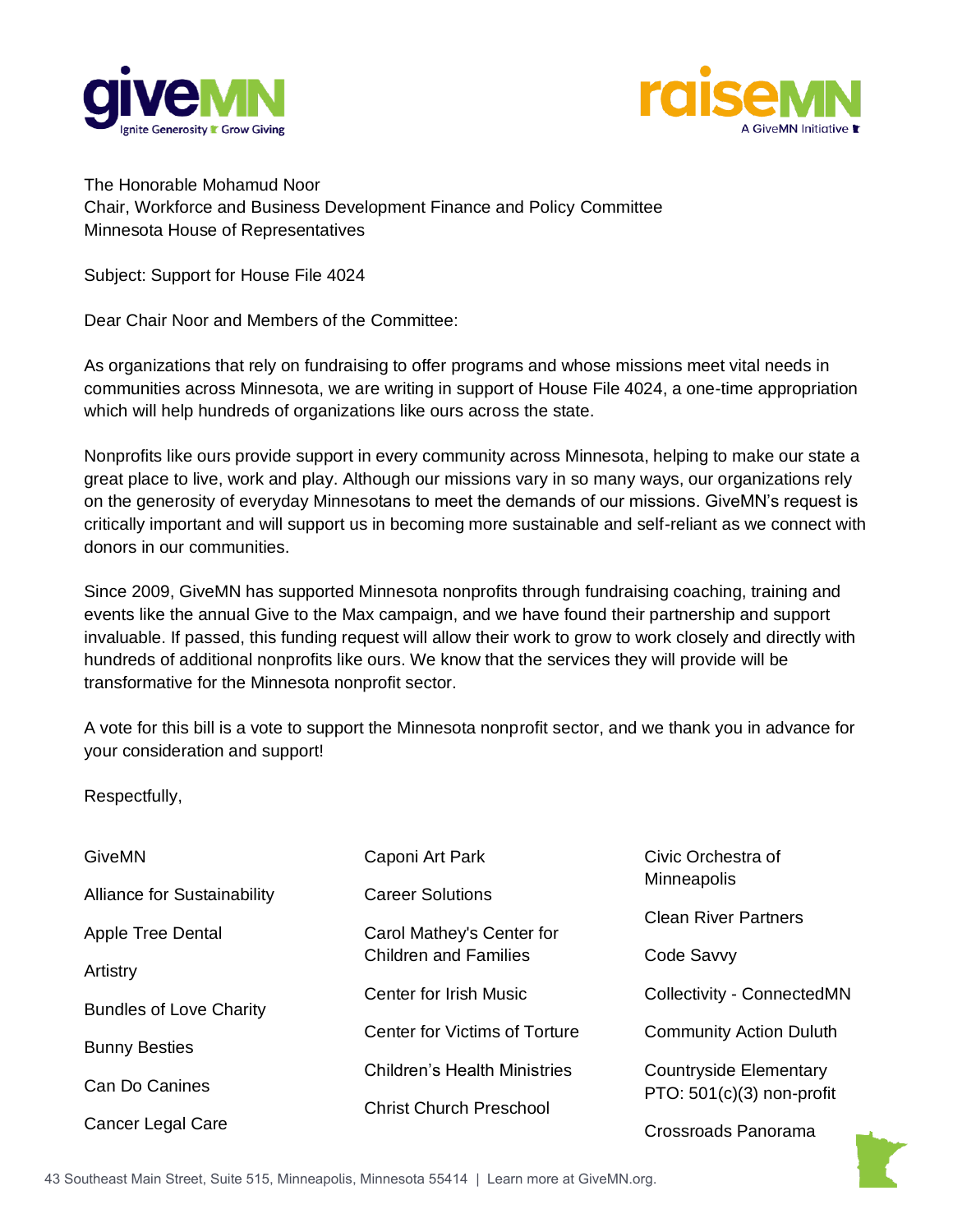Deaf Equity

Diversity Street Dancers

Dogs of a Good Society

Eritrea Community Center of MN

Everyday Miracles

Faith in Action in Red Wing

Families and Communities Together

Flying Pig Thrift

Friends for a NonViolent World (FNVW)

Friends of the Parks & Trails of St. Paul and Ramsey **County** 

Gamehaven Council BSA

Gapp Services Inc.

Goldstein Museum of Design

Head of the Lakes United Way

Highland Friendship Club

Highland Park Senior High PTSA

Hometown Resource Center

HPSHS PTSA

Humanitarian Services for Children of Vietnam

Indigenous Peoples Task **Force** 

Indonesian Performing Arts dba Sumunar

Johnson Memorial Health Services

Joy Collaborative

Kanabec County Historical Society / Kanabec History **Center** 

Keane Sense of Rhythm

Lakes Prostate Cancer Fund

Lazy J Horse Rescue

Le Sueur Food Shelf

Legacy Family Center

LegalCORPS

Leisure Education for Exceptional People, Inc./LEEP

Longville Area Food Shelf

MacRostie Art Center

Makoce Ikikcupi

Minneapolis Climate Action

Minnesota Children's Alliance

Minnesota China Friendship Garden Society

Minnesota Guitar Society

Minnesota Indigenous Business Alliance

Minnesota Milk Bank for **Babies** 

## **MORE**

National Alliance on Mental Illness St. Cloud Area

Native American Community Development Institute

North Country Food Alliance

North East Neighborhoods Living at Home/Block Nurse Program (dba NE Seniors for Better Living)

Northern FilmAlliance

Northfield Union of Youth

Oldenburg Arts and Cultural **Community** 

Osiris Organization

Outcomes, Inc.

Pawsitive Perspectives Assistance Dogs (PawPADs)

Pet Project Rescue

Phyllis Wheatley Community **Center** 

Pilgrim Baptist Church

Pink Cloud Foundation

Project DIVA

Project Legacy

Quiet Oaks

Reaching out on a Limb - The Limb Lab Foundation

Recovery Community **Network** 

Reggio-Inspired Network of Minnesota

Restorative Justice Community Action

Ripples Of Kindness Foundation